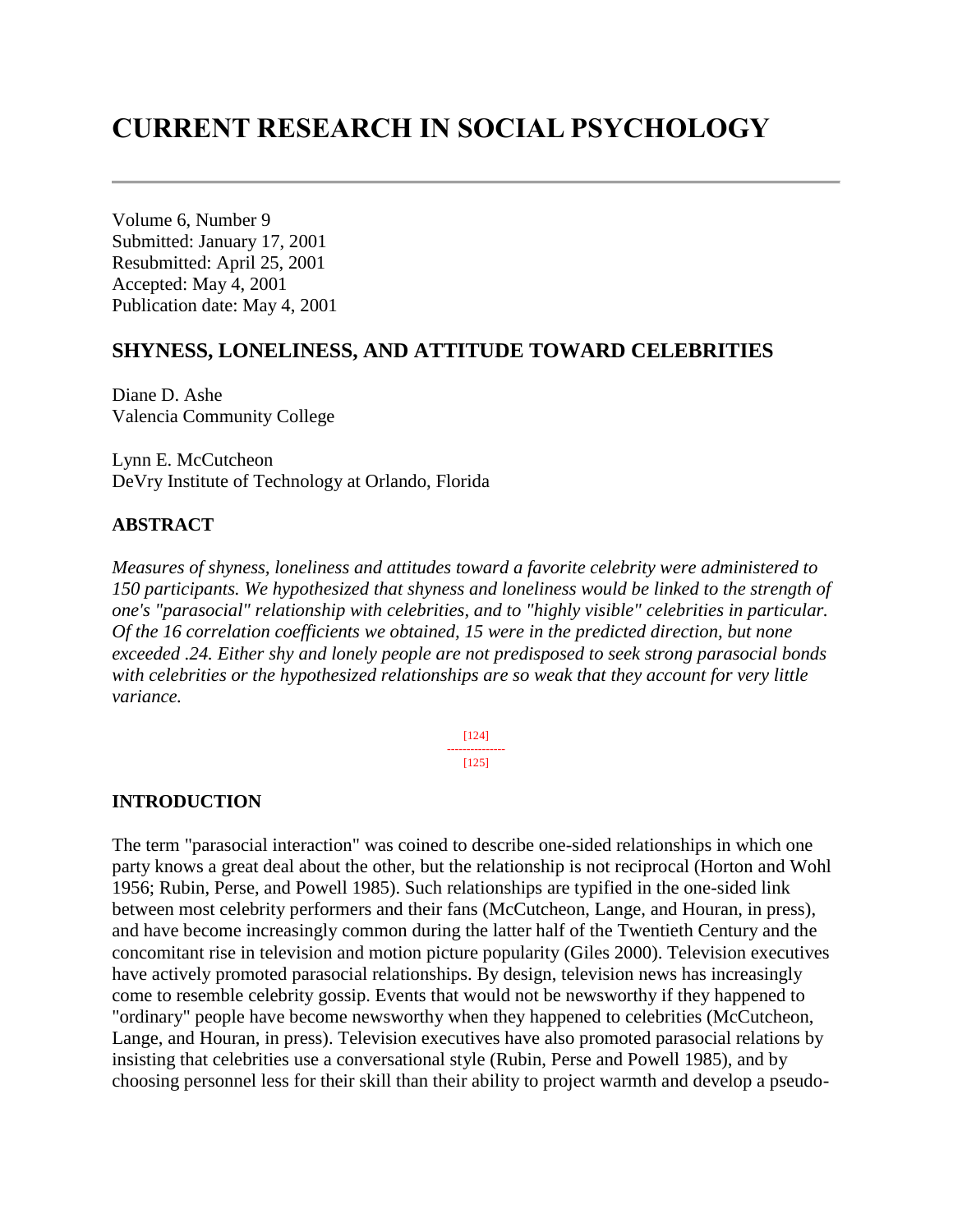friendship with the audience (Bogart 1980; Powers 1978). The opportunity to form a parasocial relationship might be especially appealing to those who experience loneliness and shyness.

Shyness has been defined as discomfort and inhibition while in the presence of others (Cheek and Buss 1981). Shy persons tend to have less satisfactory interpersonal involvements and fewer friends (Jones and Russell 1982). They also tend to talk less and be described by others as unfriendly (Cheek and Buss 1981).

Although shyness and loneliness are distinct constructs, they tend to overlap, inasmuch as measures of each typically correlate in the .40 to .50 range (Jones, Rose, and Russell 1990). Both are linked to unsatisfactory social interaction (Jones, Rose, and Russell 1990). Loneliness has been defined as "a sense of isolation that persists over time" (Perse and Rubin 1990, p. 37). Lonely persons tend to be deficient in communication skills (Spitzberg and Canary 1985). In turn, these deficiencies isolate people from the very social activities that might reduce loneliness (Perse and Rubin 1990). According to media uses and gratification theory, when needs cannot be met in more "natural" ways, people often turn to media ( Katz, Gurevitch, and Haas 1973; Rosengran and Windahl 1972; Rubin and Rubin, 1985).

Shy and lonely persons might be especially attracted to parasocial relationships because these relationships make few social demands. Shy persons do not need to be friendly toward and lonely persons are not required to communicate with the celebrities they encounter regularly on television and in the movie theater. Parasocial relationships with celebrities do not force shy and lonely people to experience the discomfort that typifies their interactions with "ordinary" people.

> [125] --------------- [126]

However, previous studies that have attempted to link parasocial attraction with reduced opportunities and skills for social interaction have not always yielded strong relationships ( Levy 1979; Miyazaki 1982; Nordlund 1978; Perse and Rubin 1990; Rosengran, Windahl, Hokansson, and Johnsson-Smaragdi 1976; Rubin, Perse, and Powell 1985). Rubin, Perse and Powell (1985, p. 157) have attributed these weak relationships to sociological orientations characterized by "considering only the number and availability of functional alternatives to satisfy social interaction needs." However, their own research revealed a weak (.18) relationship between loneliness and reliance on television when lonely, and a weaker one (.15) between parasocial interaction with a favorite local TV news personality and reliance on TV when lonely.

Psychometric improvement leads to greater accuracy in our ability to detect small but real relationships. We felt that the combination of improvements described here would reveal that the link between social anxiety and parasocial interaction is stronger than that shown by Rubin, Perse, and Powell (1985). First, we used a different measure of parasocial interaction, the Celebrity Attitude Scale (CAS; McCutcheon, Lange, and Houran, in press; Maltby, Houran, Lange, and McCutcheon 2000; Maltby and McCutcheon 2001). The CAS has excellent psychometric properties, and the added advantage of having three factors; each of which can be correlated with measures of unsatisfactory social interaction.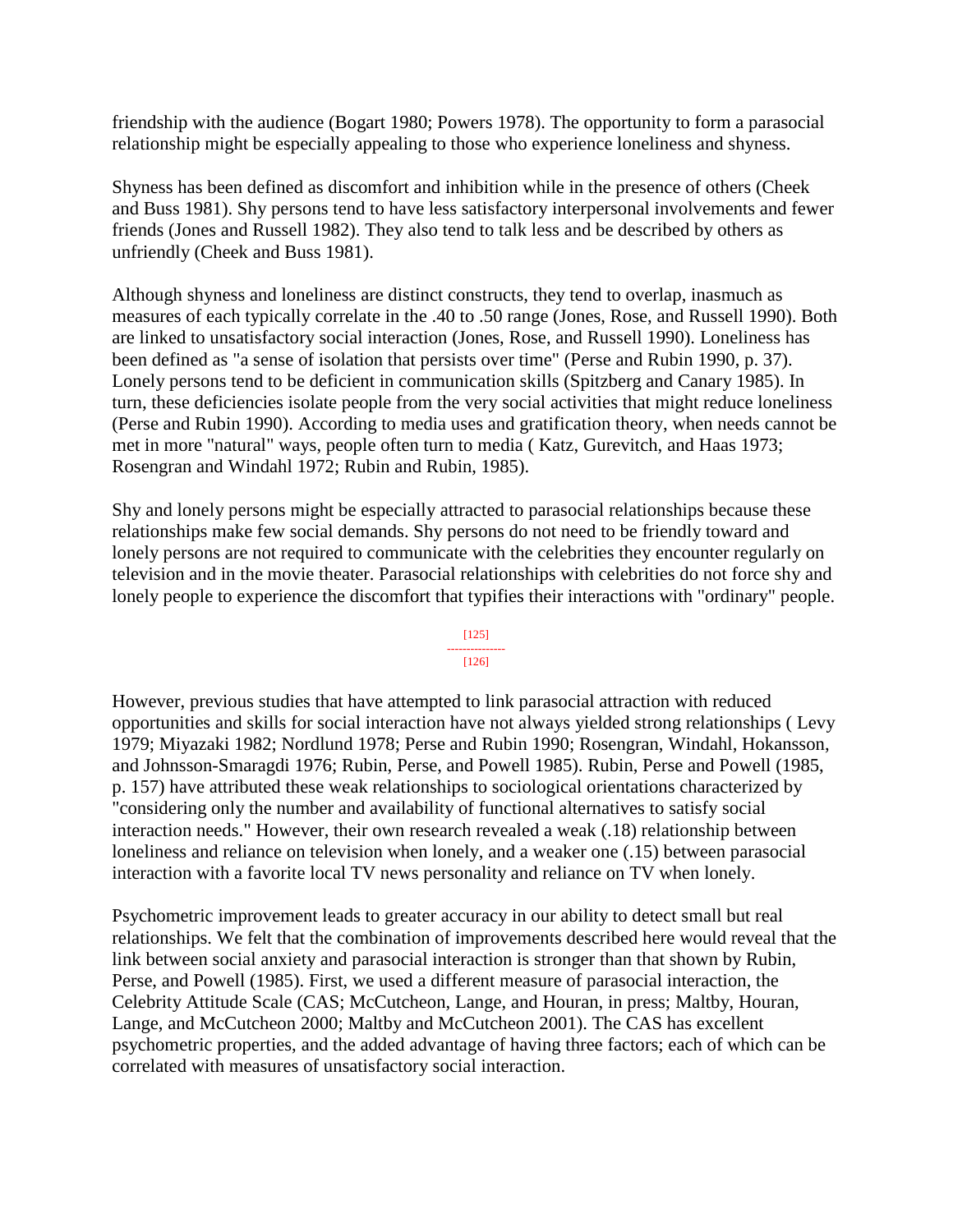Second, we used version three of the UCLA Loneliness Scale (Russell and Cutrone 1988), instead of the second version used by Rubin, Perse, and Powell (1985). Version three has the advantage of having a lower reading level (Shaver and Brennan 1991 ).

Third, participants in their study were forced to choose among a limited number of local, minor celebrity broadcasters. In our study, participants were free to choose their favorite celebrity from any profession of their choice. It may be that in their study many participants did not feel a strong parasocial attraction to any of the newscasters from which they were forced to choose.

Fourth, we widened our net, so to speak, by including a measure of shyness. Perhaps shyness is more closely related to parasocial attraction than loneliness. Our study was conducted partially for the purpose of finding out.



Because shyness and loneliness are overlapping constructs we hypothesized that both would be positively related to the strength of one's attitude toward a favorite celebrity. Additionally, we hypothesized that this positive relationship would be stronger for participants whose favorite celebrity was highly visible (a media talk show host or a person otherwise prominently heard or seen frequently on television). Our reasoning was that a highly visible person would be "available" to meet the needs of the shy and lonely more frequently than the those celebrities who are rarely visible to the public. Rubin and McHugh (1987) have pointed out that in parasocial relationships amount of exposure to the other person (a celebrity, in this case) leads to a greater attraction and a resulting sense that the relationship is important. We further hypothesized that scores on the "intense personal" (factor 2) of the CAS would be most closely related to shyness and loneliness measures because "intense personal" comes closer to capturing the parasocial flavor than do the other two factors. "Intense-personal" seems to be concerned with one's emotional state, just as shyness and loneliness have strong emotional components.

## **METHOD**

### **Participants**

The participants were 150 persons (93 females, mean age  $= 24.6$  years,  $SD = 10.6$  years; 57 males, mean age  $= 26.0$  years,  $SD = 12.5$  years) recruited from metropolitan Orlando. Of these, 99 were community college students. The remaining 51 were either undergraduate college students or individuals recruited by a small group of undergraduate students. Four of the participants had earned at least a masters degree, 13 were college graduates, and 11 were high school graduates. None of the participants knew in advance that they would be asked questions either about attitudes toward celebrities or about shyness and loneliness. An additional nine persons either failed to complete large portions of one or more scales or they declined to participate.

### **Measures**

Shyness was operationalized as scores on the Revised Cheek and Buss Shyness Scale (Cheek 1983), a 13-item, Likert-type scale favorably reviewed by Leary (1991). Four items are reverse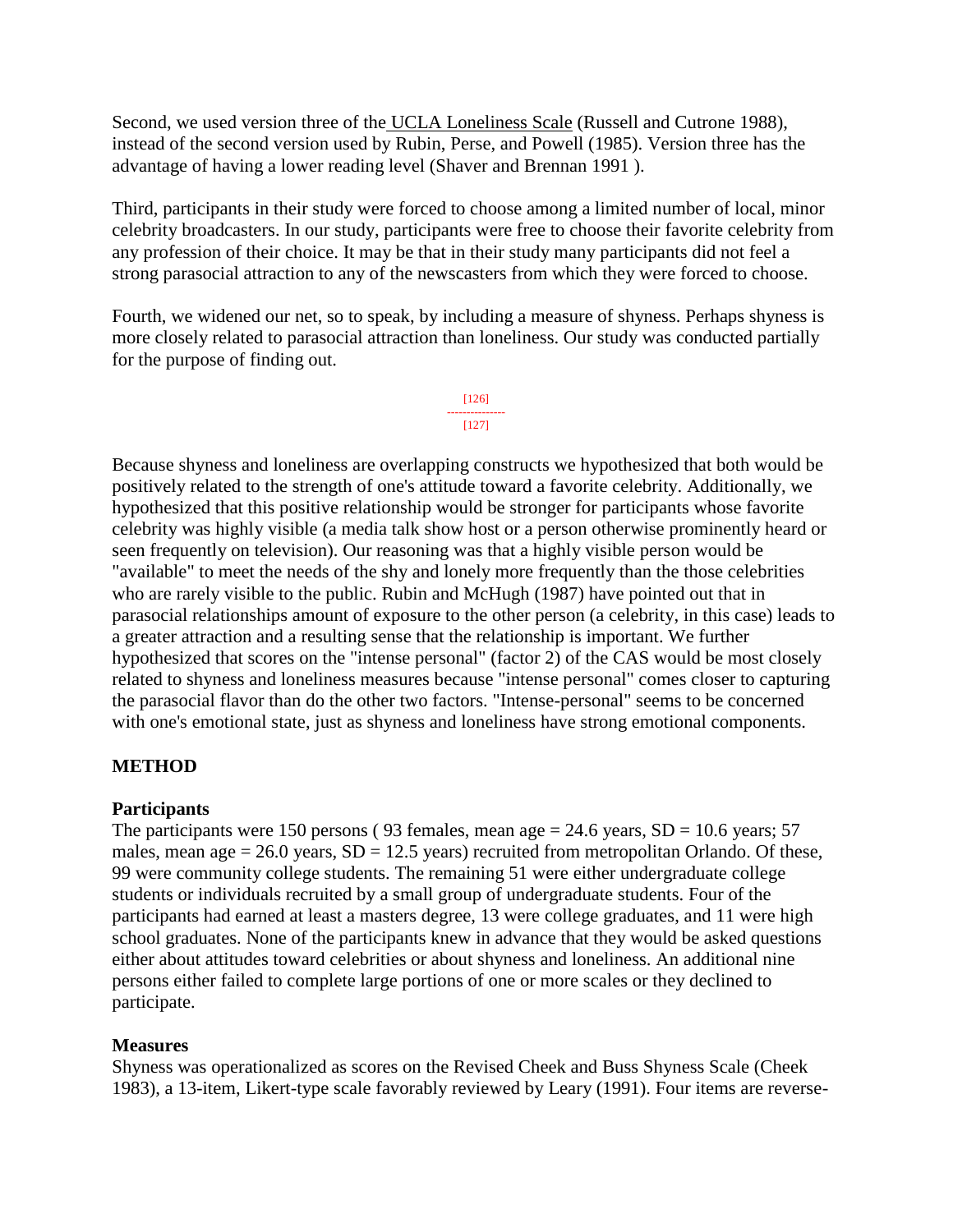scored, and the range is 13 to 65 (highest shyness). Cronbach's alpha was found to be .90 and test-retest reliability was .88 with a 45-day interval. Shyness Scale scores have been found to correlate as expected with other scales that attempt to assess social anxiety (Leary 1991).



Loneliness was measured by scores on version three of the UCLA Loneliness Scale (Russell and Cutrona 1988). This is a 20-item, Likert-type scale, favorably described by Shaver and Brennan (1991). Nine items are reverse-scored, and the range is 20 to 80 (highest loneliness). Cronbach's alphas ranging from .89 to .94 and a one-year test-retest correlation of .73 have been reported by the authors (Russell and Cutrona 1988). Reviewers gave high marks to this scale for its discriminative validity and its successful attempts to reduce social desirability (Shaver and Brennan 1991).

The Celebrity Attitude Scale, in the present form, consists of 23 Likert-type items, an item range of 5 (strongly agree) to 1 (strongly disagree), and a total range of 23 to 115 (highest favorable attitude). Cronbach's alpha for this version was .86. Factor analysis has provided support for using a three-factor solution. Factor one, "entertainment/social," consists of items like "My friends and I like to discuss what my favorite celebrity has done." Factor two, "intense personal," consists of items such as "I am obsessed by details of my favorite celebrity's life." Factor three, "mild pathological," contains items like "If I were lucky enough to meet my favorite celebrity, and he/she asked me to do something illegal as a favor, I would probably do it" (Maltby, Houran, Lange, Ashe, and McCutcheon 2000).

A similar, 33-item version of the CAS correlated as expected with a number of single-item scales. For example, high scorers on the CAS described themselves as "interested in the lives of many celebrities," and disagreed that too much media coverage had been given to the deaths of Lady Diana and John Kennedy, Jr. (McCutcheon, Lange, and Houran, in press).

### **Procedure**

The three scales described above, along with brief demographic questions, were administered in one session to all participants. One of the questions asked participants to select from 13 categories (acting, artist, author, medicine, modeling, music, news politics, religion, royalty, radio or TV talk show, science, sports) the category for which their favorite celebrity was best known. For the purpose of this study, those participants who selected either an actor or a talk show host were designated as "highly visible." The order of the scales was counterbalanced to reduce the possibility of a systematic order effect. Participants completed the questionnaire before or after psychology classes, or in a few instances in their homes or workplaces. Participants were told nothing about the purposes of the study until all materials were completed.

> [128] --------------- [129]

#### **RESULTS AND DISCUSSION**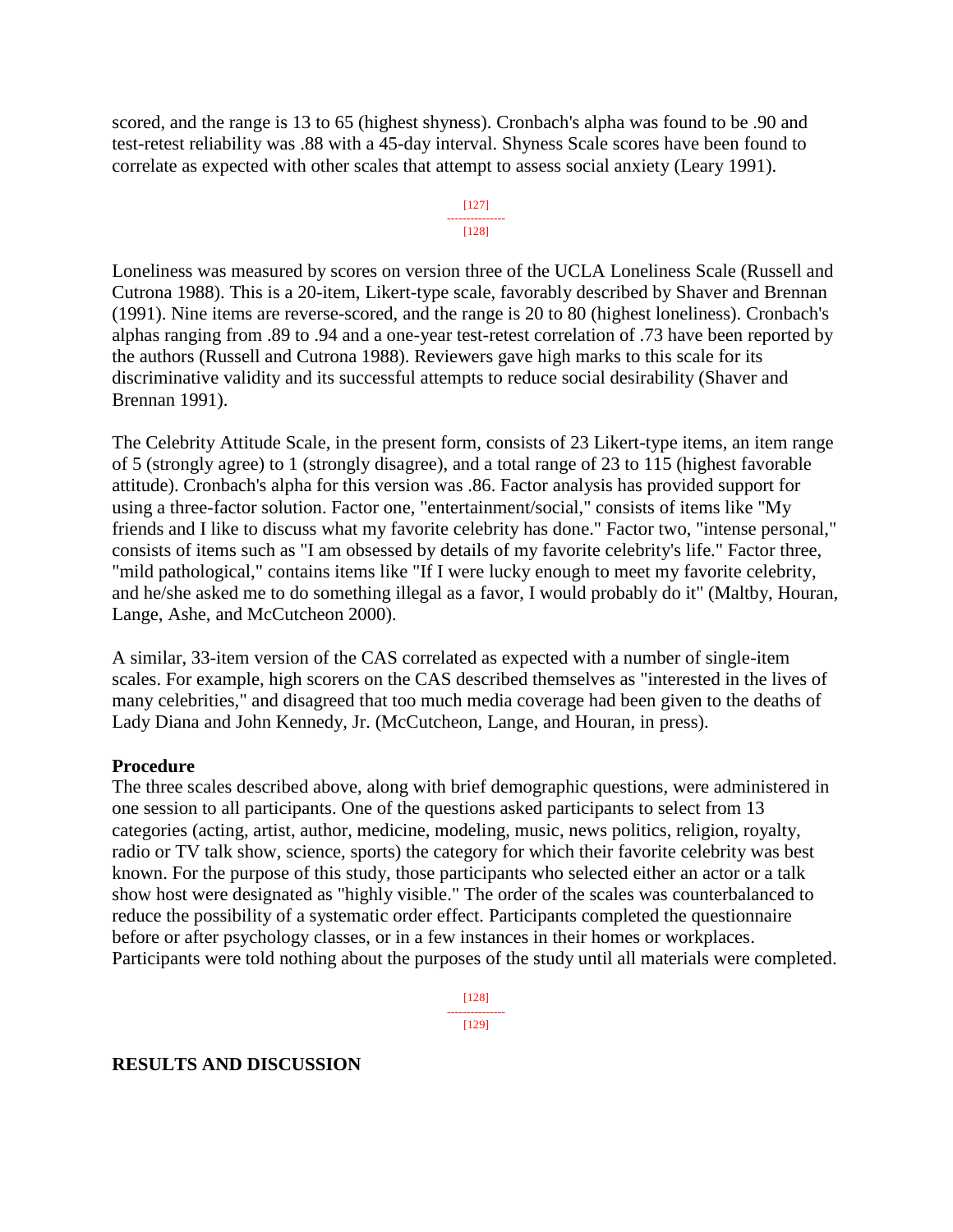Cronbach's alpha for the CAS was .92. The correlation between shyness and loneliness was .44,  $p < .001$ . The mean for the Shyness Scale was 32.67 (SD = 9.2). The mean for UCLA Loneliness was  $42.09$  (SD = 10.5), and the CAS mean was  $50.06$  (SD = 16.2). CAS factor means were  $26.03$  (SD = 8.5), 16.30 (SD = 6.7), and 7.73 (SD = 3.2), respectively. CAS scores were inversely related to age,  $r = -20$ ,  $p < 0.01$ . Scores on the CAS also correlated significantly with self-reported number of movies watched per week,  $r = .22$ ,  $p < .01$ , and with self-reports of the amount of general interest in celebrities,  $r = .40$ ,  $p < .001$ . All of these measures are either consistent with previous research or reasonable expectations. Taken together they suggest that: our participants were similar to participants in earlier studies; our participants were reasonably careful in filling out the materials; we scored them accurately; and, there is additional reason to be confident about the validity of the CAS.

Shyness scores correlated .13 with total CAS scores, and .11, .13, and .15 with the three factor scores, respectively. UCLA Loneliness scores correlated .05 with total CAS scores, and .05, -.02, and .13 with the three factor scores, respectively. The largest of these correlation coefficients narrowly failed to make the .05 alpha level.

For the participants who made "highly visible" favorite celebrity choices ( $n = 75$ ), shyness was correlated .17 with total CAS, and .12, .16, and .21 with the three factor scores, respectively. Loneliness scores correlated .17 with total CAS, and .12, .13, and .24 with the three factor scores, respectively. All eight of these correlation coefficients are larger than their counterparts based on the entire sample and the largest was significant at .05. However, these coefficients are still weak, and even the one significant finding should be interpreted cautiously in light of the large number of coefficients presented here.

For 36 participants whose favorite celebrities were chosen from "lower visibility" categories (author, model, politics, religion, sports) shyness was correlated .11 with total CAS, and .02, .16, and .21 with the three factor scores, respectively. Loneliness scores correlated -.03 with total CAS, and -.13, -.09, and .26 with the three factor scores, respectively. In comparison to their "high visibility" counterparts the trend was in the predicted direction (scores for "lower visibility" participants were generally closer to .00), but so weak that we cannot rule out chance as an explanation for our results. With the wisdom of hindsight it could be argued that some sports heroes, some models, and some politicians are highly visible. Indeed it may be difficult to become a celebrity without becoming highly visible.

Perse and Rubin (1990) found that lonely people made frequent use of highly visible media, specifically movies and television. However, their data suggested that lonely people did this primarily to pass the time rather than form or deepen any parasocial attachments.

> [129] --------------- [130]

Our results, in conjunction with those of Perse and Rubin (1990) and Rubin, Perse, and Powell (1985), suggest that the link between two measures of social anxiety and the strength of a parasocial interaction to a celebrity is either very weak or non-existent. There may be a few persons who pursue parasocial relationships with celebrities in an attempt to alleviate shyness or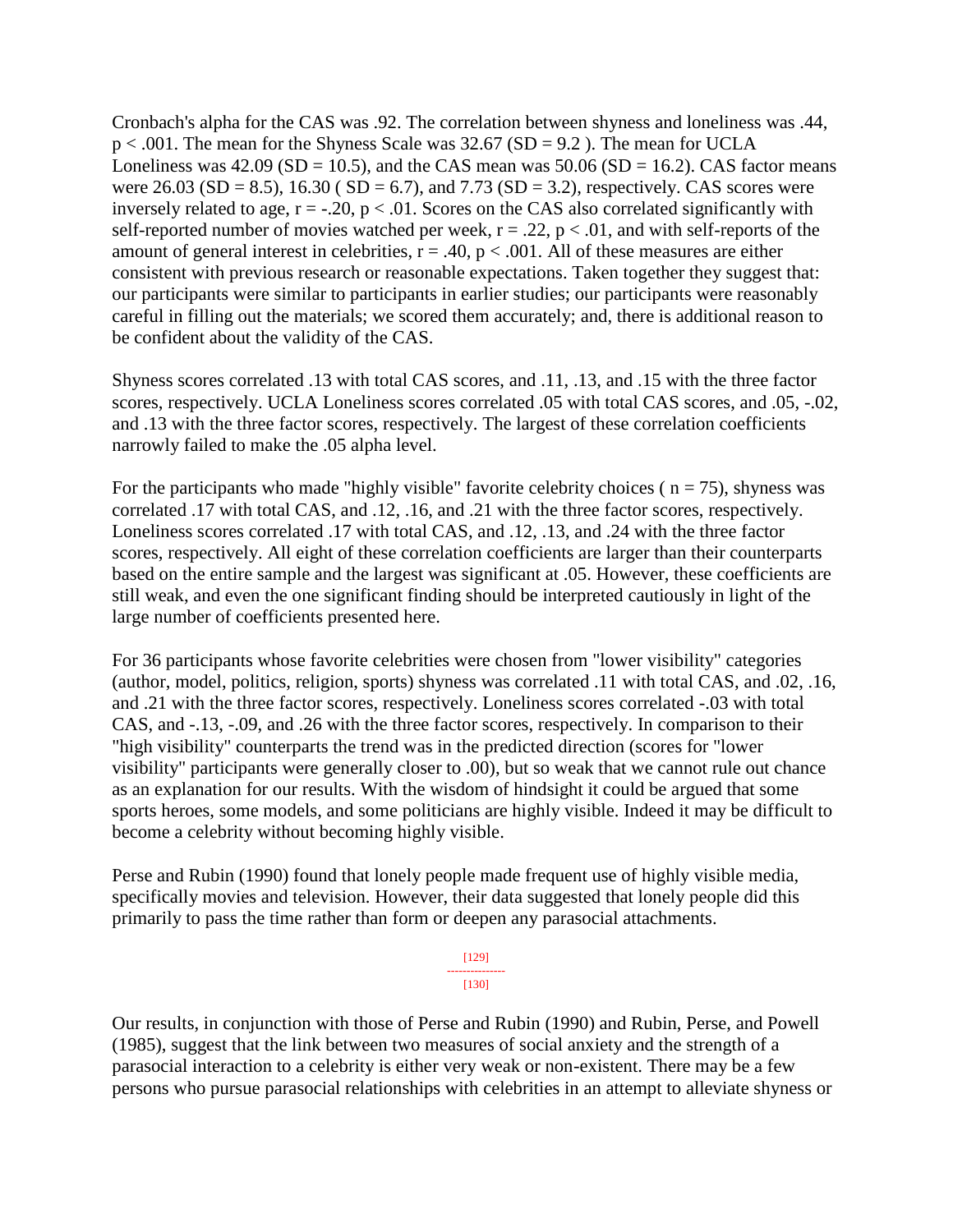loneliness. It may even be true that parasocial relationships with highly visible celebrities are appealing to some persons with mild behavioral disorders. However, these appear to be weak trends, at best. Further research is needed to determine if these weak trends are illusory or real.

# **REFERENCES**

Bogart, L. (1980). "Television news as entertainment." In P. H. Tannenbaum (Ed.), *The entertainment functions of television*. Pp. 209-249. Hillsdale, NJ: Lawrence Erlbaum.

Cheek, J. M., and A. H. Buss (1981). "Shyness and sociability," *Journal of Personality and Social Psychology*, 41:330-339.

Giles, D. (2000). *Illusions of immortality: A psychology of fame and celebrity.* London: MacMillan.

Horton, D., and R. R. Wohl (1956). "Mass communication and para-social interaction: Observations on intimacy at a distance" *Psychiatry*, 19:215-229.

Jones, W. H., J. Rose, and D. Russell. (1990). "Loneliness and social anxiety." In H. Leitenberg (Ed.), *Handbook of social and evaluation anxiety*. Pp. 247-270. New York: Plenum.

Jones, W. H., and Russell, D. (1982). "The social reticence scale: An objective measure of shyness." *Journal of Personality Assessment*, 46:629-631.

Katz, E., M. Gurevitch, and H. Haas (1973). "On the use of the mass media for important things." *American Sociological Review*, 38:164-181.

> [130] --------------- [131]

Leary, M. R. (1991). "Social anxiety, shyness, and related constructs." In J. P. Robinson, P. R. Shaver, and L. S. Wrightsman, (Eds.), *Measures of personality and social psychological attitudes*. Pp. 195-290. New York: Academic Press.

Levy, M. R. (1979). "Watching TV news as para-social interaction." *Journal of Broadcasting*, 23:69-80.

Maltby, J., J. Houran, R. Lange, D. Ashe, and L. E. McCutcheon (2000). "Thou shalt worship no other gods - unless they are celebrities." Manuscript submitted for publication.

Maltby, J., and L. E. McCutcheon (2001). "The relationship between attitudes toward celebrities and authoritarianism." Manuscript submitted for publication.

McCutcheon, L. E., R. Lange, and J. Houran (in press). "Evidence for non-pathological and pathological dimensions of celebrity worship." *British Journal of Psychology.*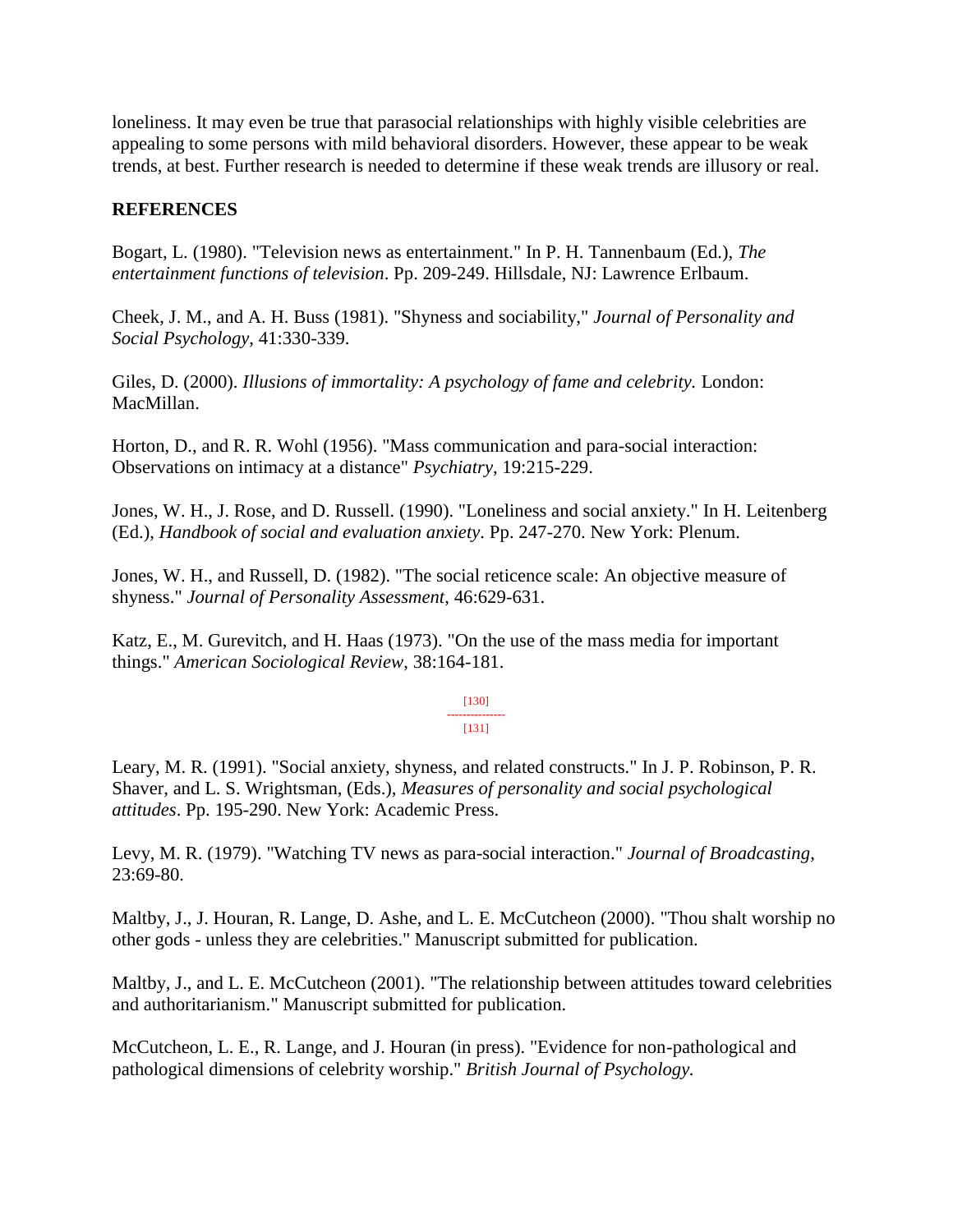Myazaki, T. (1981). "Housewives and daytime serials in Japan: A uses and gratifications perspective." *Communication Research*, 8:323-341.

Nordlund, J. (1978). "Media interaction." *Communication Research*, 5:150-175.

Perse, E. M., and A. M. Rubin (1990). "Chronic loneliness and television use." *Journal of Broadcasting and Electronic Media*, 34:37-53.

Powers, R. (1978). *The newscasters: The news business as show business*. New York: St. Martin's Press.

Rosengren, K. E., and S. Windahl (1972). "Mass media consumption as a functional alternative." In D. McQuail (Ed.), *Sociology of mass communication*. Pp. 166-194. Middlesex, England. Penguin.

Rosengren, K. E., S. Windahl, P. Hakansson, and U. Johnsson-Smaragdi (1976). "Adolescents' TV relations: Three scales." *Communication Research*, 3:347-365.

> [131] ---------------

[132]

Rubin, A. M., and R. B. Rubin (1985). "Interface of personal and mediated communication: A research agenda." *Critical Studies in Mass Communication*, 2:36-53.

Rubin, R. B., and M. P. McHugh (1987). "Development of parasocial interaction relationships." *Journal of Broadcasting and Electronic Media*, 31:279-292.

Rubin, R. B., E. M. Perse, and R. A. Powell (1985). "Loneliness, parasocial interaction, and local television news viewing." *Human Communications Research*, 12:155-180.

Russell, D. W., and C. E. Cutrona (1988). "Development and evolution of the UCLA Loneliness Scale." Unpublished manuscript, Center for Health Services Research, College of Medicine, University of Iowa.

Shaver, P. R., and K. A. Brennan (1991). "Measures of depression and loneliness." In J. P. Robinson, P. R. Shaver, and L. S. Wrightsman, (Eds.), *Measures of personality and social psychological attitudes*. Pp. 195-290. New York: Academic Press.

Spitzberg, B. H., and D. J. Canary (1985). "Loneliness and relationally competent communication." *Journal of Social and Personal Relationships*, 2:387-402.

## **AUTHOR BIOGRAPHIES**

Diane Ashe teaches several psychology courses at Valencia Community College in Orlando. Her undergraduate work was completed at East Carolina University and she earned her Ph.D. from Florida State. She shares an interest in sport psychology with Dr. McCutcheon.